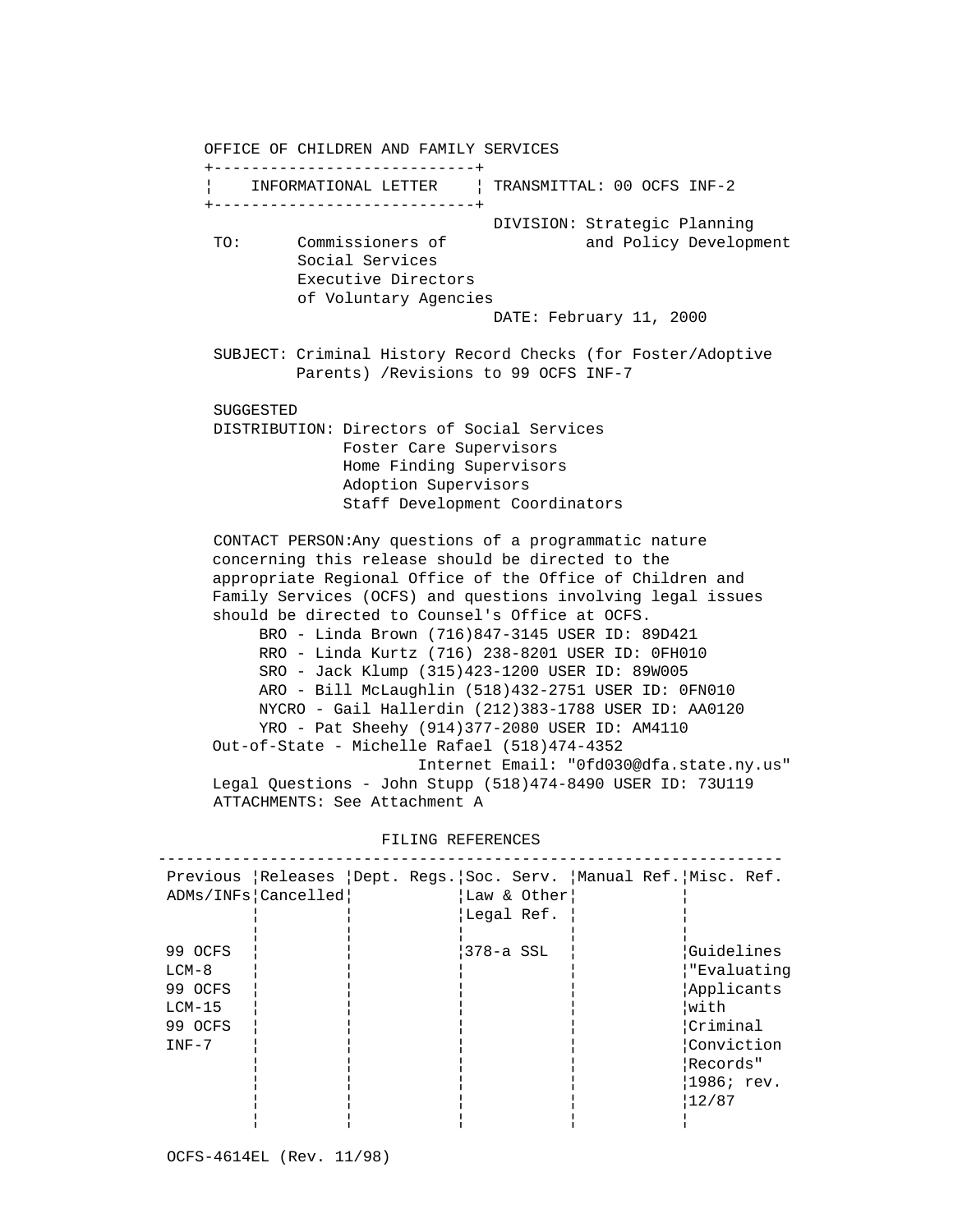Date February 11, 2000

Trans. No. 00 OCFS INF-2 **Page No. 2** Page No. 2

The purpose of this release is to transmit revised notification letters previously released in 99 OCFS INF-7. These notification letters are: Notice Regarding Fingerprinting Requirements (Attachment 1 of 99 OCFS INF-7 {continues to be Attachment 1 to this informational letter}) and Denial/Revocation Letter/Notice of Results of Fingerprinting/Criminal Record Found (Attachment 6 of 99 OCFS INF-7 {now Attachment 5 to this informational letter}). This release transmits three new notification letters to be used under certain circumstances. They are: Notice of Denial of Recertification or Reapproval of Foster Parent Based on Felony Conviction of Mandatory Disqualifying Crime (Attachment 2); Notice of Revocation of Approval of Adoptive Parent Based on Felony Conviction of Mandatory Disqualifying Crime (Attachment 3); and Notice of Revocation Based on Felony Conviction of Mandatory Disqualifying Crime (Approved Emergency Relative Foster Home, Certified Emergency Foster Home, Search and Retain) (Attachment 4). Their use is described below.

o Notice Regarding Fingerprinting Requirements {REVISED} (Attachment 1)

This notice, available in both English and Spanish, now contains additional language to provide existing foster and adoptive parents at the time of fingerprinting with information regarding the options available to them if they already have foster children in their home and they have been convicted of a Category 1 crime (mandatory disqualifying crime). Specifically they are informed that they have a right to consult with private legal counsel concerning potential options available to the foster parent or adoptive parent to continue as the caretaker of the child or children in a capacity other than a foster parent or adoptive parent. The notice outlines that those legal options include:

- assumption of legal custody pursuant to Article 6 of the Family Court Act;
- assumption of legal guardianship pursuant to Article 6 of the Family Court Act or Article 17 of the Surrogate's Court Procedure Act; or
- assumption of legal custody pursuant to section  $353.3(1)$ ,  $756(a)$  or 1055(a) of the Family Court Act.

o Notice of Denial of Recertification or Reapproval of Foster Parent Based on Felony Conviction of Mandatory Disqualifying Crime (Attachment 2)

This notice is to be used when a criminal history background check performed at the time of recertification or reapproval of a certified or approved foster parent with foster child(ren) in the home reveals that such certified or approved foster parent has been convicted of a Category 1 crime (mandatory disqualifying crime). This new notice letter, Notice of Denial of Recertification or Reapproval of Foster Parent Based Upon Felony Conviction of Mandatory Disqualifying Crime, sets forth a process whereby the foster child(ren) may continue to reside in the home of the certified or approved foster parent upon the conditions set forth below.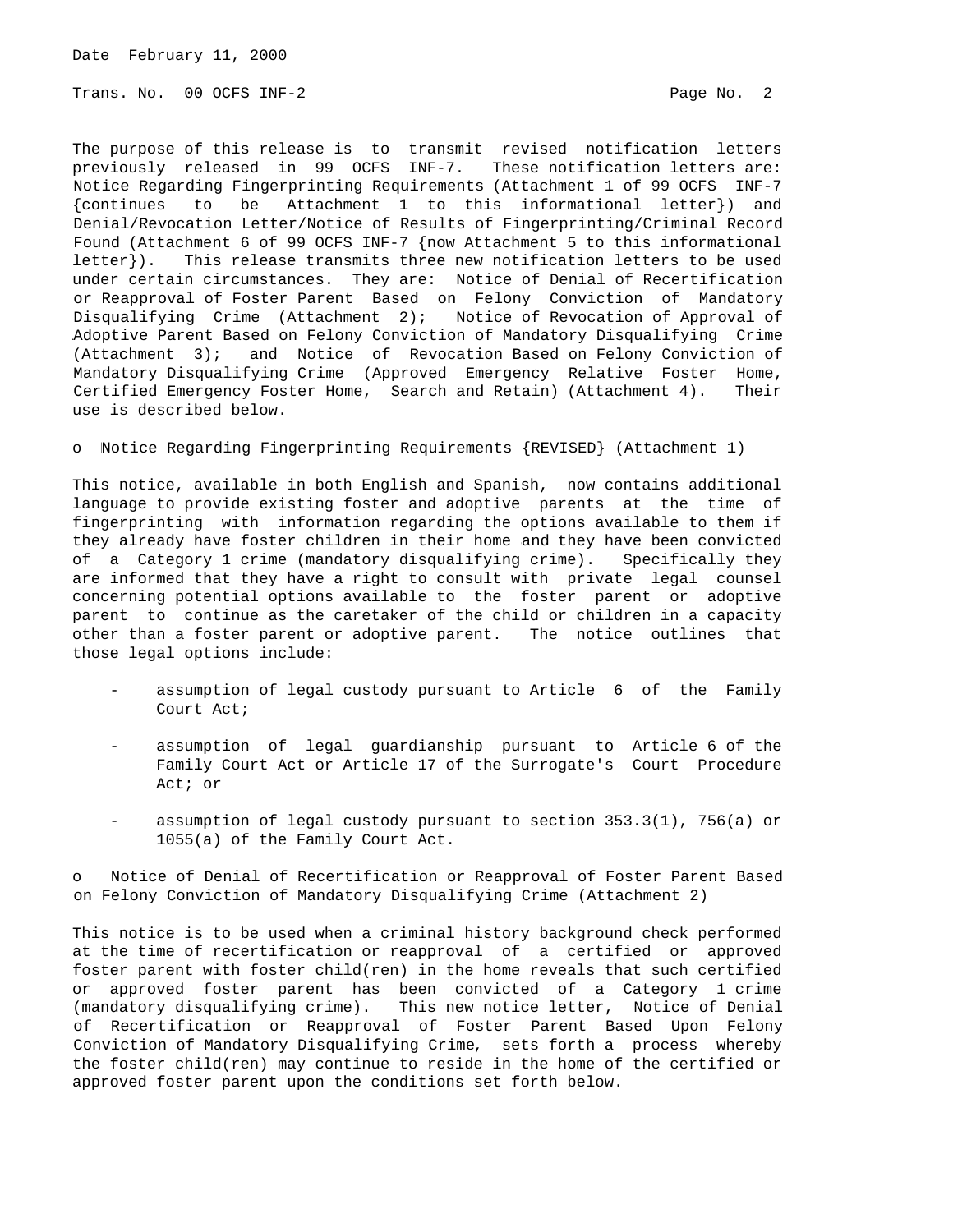Trans. No. 00 OCFS INF-2 Page No. 3

o Notice of Revocation of Approval of Adoptive Parent Based on Felony Conviction of Mandatory Disqualifying Crime (Attachment 3)

This notice is to be used when a criminal history background check of an approved adoptive parent with foster child(ren) in the home reveals that such approved adoptive parent has been convicted of a Category 1 crime (mandatory disqualifying crime). This new notice letter, Notice of Revocation of Approval of Adoptive Parent Based on Mandatory Disqualifying Crime, sets forth a process whereby the foster child(ren) may continue to reside in the home of the approved adoptive parent upon the conditions set forth below.

o Notice of Revocation Based on Felony Conviction of Mandatory Disqualifying Crime (Approved Emergency Relative Foster Home, Certified Emergency Foster Home, Search and Retain) (Attachment 4)

This notice is to be used in three potential situations. They include when a criminal history background check performed for either an approved emergency relative foster parent or a certified emergency foster parent with foster child(ren) in the home reveals that such approved emergency relative foster parent or certified emergency foster parent has been convicted of a Category 1 crime (mandatory disqualifying crime). The other situation involves where a certified or approved foster parent has initially completed the criminal history background check process but is subsequently arrested and convicted of a Category 1 crime (mandatory disqualifying crime). Such situations would arise as a result of the ongoing search and retain process. This new notice letter, Notice of Revocation Based on Felony Conviction of Mandatory Disqualifying Crime (Approved Emergency Relative Foster Home, Certified Emergency Foster Home, Search and Retain), sets forth a process whereby the foster child(ren) may continue to reside in the home of the foster parent upon the conditions set forth below.

o Denial/Revocation Letter/Notice of Results of Fingerprinting/Criminal Record Found {REVISED} (Attachment 5)

This notice is to be used in all other cases involving the denial or revocation of certification or approval of a foster or adoptive parent. This includes the situation when there is a denial of an initial application to be a foster or adoptive parent based on any category of crime. This also includes the situation when there are no foster child(ren) in the home of a certified or approved foster parent or approved adoptive parent who has been convicted of a Category 1 crime (mandatory disqualifying crime). Finally, this situation includes where the criminal history background check reveals a conviction of a crime other than a Category 1 crime (mandatory disqualifying crime) irrespective of whether there are foster child(ren) in the home. Such crimes are Category 2 crimes (non mandatory disqualifying crimes).

## Circumstances Under Which Foster Children May Continue to Reside in the Home When a Mandatory Disqualifying Crime Exists

In addition to the new and revised notification letters, this informational letter will also address the length of time foster child(ren) may remain in a foster or preadoptive home where the certified or approved foster or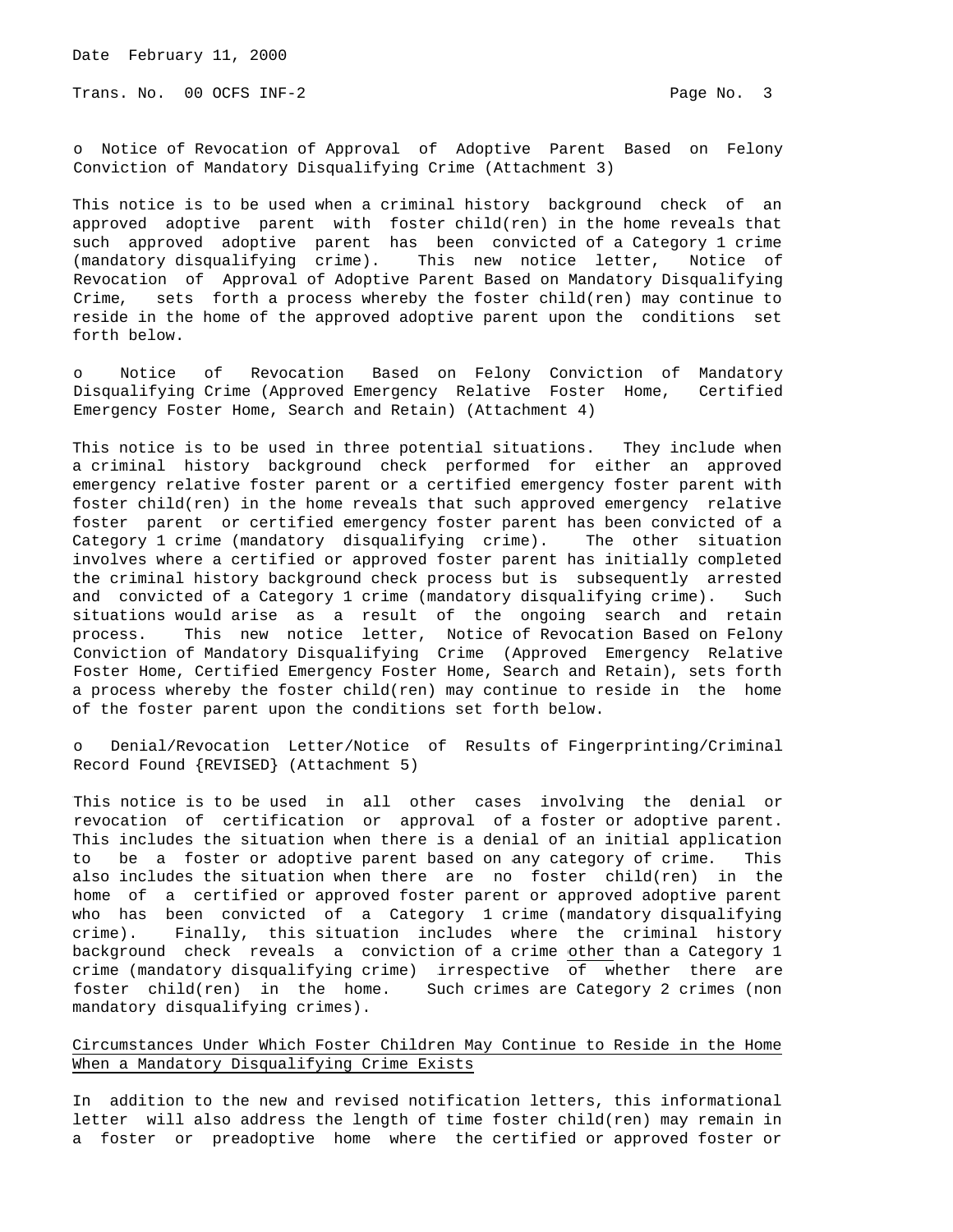Date February 11, 2000

Trans. No. 00 OCFS INF-2 **Page No. 4** Page No. 4

adoptive parent has a conviction for a Category 1 crime (mandatory disqualifying crime).

A certified or approved foster parent or approved adoptive parent who has been convicted of a Category 1 crime may not continue to serve as a foster parent or adoptive parent. Consistent with the process set forth below, the authorized agency must remove any child(ren) in a foster child status from the home. There are no exceptions to the inability of the person to continue to function as a certified or approved foster parent or approved adoptive parent.

Upon notification that a certified or approved foster parent or approved adoptive parent has been convicted of a Category 1 crime (mandatory disqualifying crime), the authorized agency must perform an assessment of imminent danger to the foster child(ren) to determine how quickly to remove the foster child(ren). The safety of the foster child(ren) must be the paramount concern in the decision on how quickly the foster child(ren) must be removed and whether the foster child(ren) may remain in the home in accordance with the process set forth below. The authorized agency should also review and consider any additional charges and convictions listed in the summary of criminal history in order to determine how quickly the foster child(ren) should be removed. Unless the foster parent or adoptive parent pursues direct custody or guardianship of the foster child(ren) as set forth below, the authorized agency is to terminate the foster parent's certification or approval or revoke the adoptive parent's approval effective 20 days after receipt of such notification by the foster or adoptive parent (see 18 NYCRR 444.7 and 18 NYCRR 444.10).

As the notification letters (Attachments 2, 3, and 4) provide, the foster or adoptive parent will be informed that he or she has the right to consult with private legal counsel to discuss potential options for assuming direct legal custody or guardianship of the foster child(ren) through the statutory provisions referenced in these notification letters. The authorized agency should inquire of the foster parent or adoptive parent whether the foster parent or adoptive parent intends to pursue direct legal custody or guardianship. If the foster parent or adoptive parent informs the authorized agency that he or she does not intend to pursue direct legal custody or guardianship or if the foster parent or adoptive parent advises the authorized agency that he or she does intend to do so but fails to petition the court for direct legal custody or guardianship within 30 days of the receipt of the notification letter, then the authorized agency is to proceed with the removal of the foster child(ren) in accordance with the procedures set forth in 18 NYCRR 443.5. In addition, the authorized agency is to terminate the foster parent's certification or approval or revoke the adoptive parent's approval.

If the foster parent or adoptive parent petitions the court within 30 days of the receipt of the notification letter for direct legal custody or guardianship, the authorized agency may not remove the foster child(ren), as long as:

 o the authorized agency determines the foster child(ren) are safe in the foster parent's or adoptive parent's home;